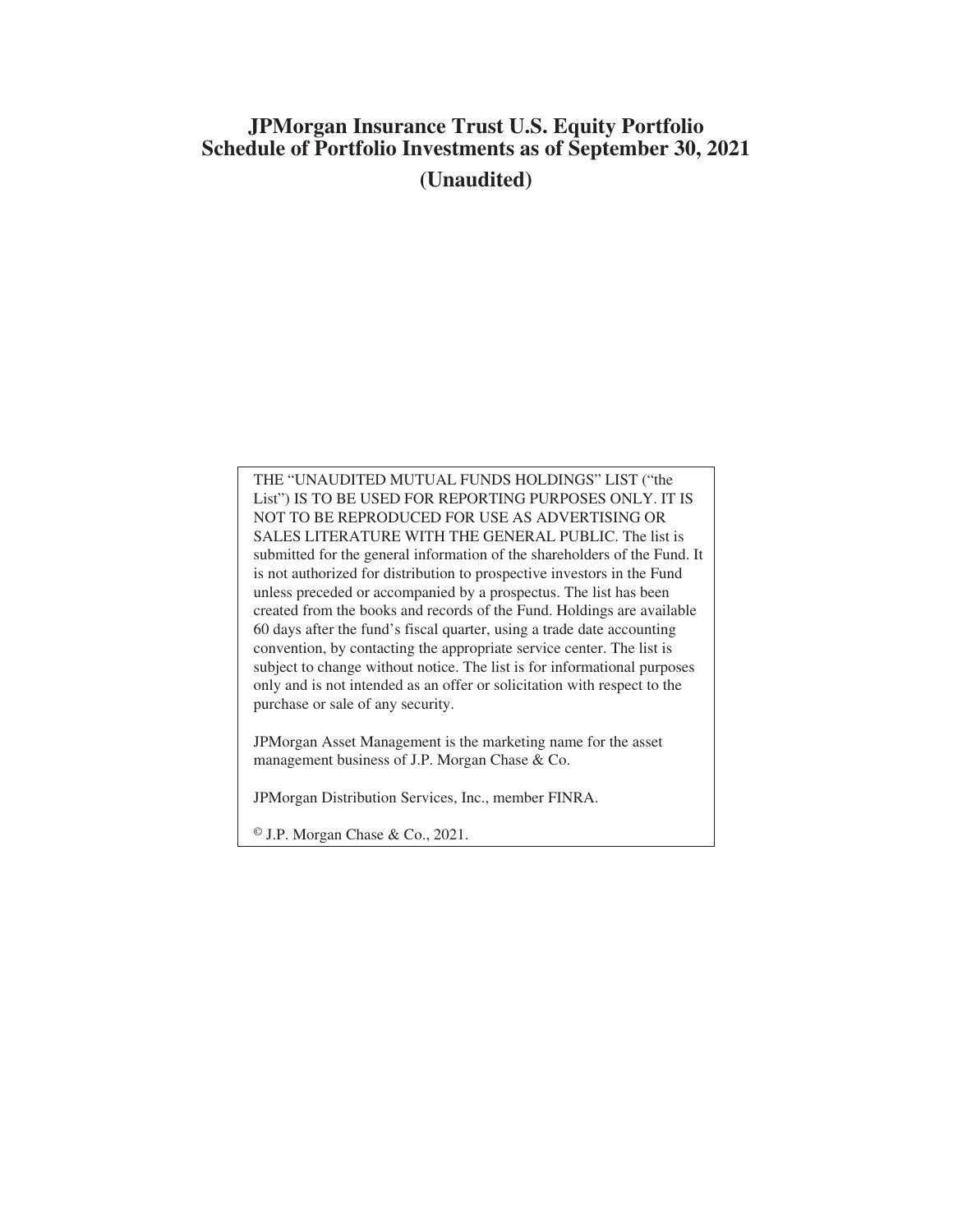# **SCHEDULE OF PORTFOLIO INVESTMENTS**

AS OF SEPTEMBER 30, 2021 (Unaudited)

| <b>Investments</b>                   | Shares (000)             | <b>Value (\$000)</b> |
|--------------------------------------|--------------------------|----------------------|
| <b>COMMON STOCKS - 99.2%</b>         |                          |                      |
| Aerospace & Defense - 1.2%           |                          |                      |
| Northrop Grumman Corp.               | $\overline{\mathcal{A}}$ | 1,348                |
| Raytheon Technologies Corp.          | 5                        | 450                  |
|                                      |                          | 1,798                |
| Air Freight & Logistics - 0.3%       |                          |                      |
| FedEx Corp.                          | $\mathbf{1}$             | 253                  |
| United Parcel Service, Inc., Class B | $\mathbf{1}$             | 233                  |
|                                      |                          | 486                  |
| Airlines $-0.1\%$                    |                          |                      |
| Southwest Airlines Co.*              | $\overline{2}$           | 109                  |
| Automobiles $-2.2\%$                 |                          |                      |
| General Motors Co.*                  | 3                        | 166                  |
| Tesla, Inc.*                         | 4                        | 3,060                |
|                                      |                          |                      |
|                                      |                          | 3,226                |
| Banks $-6.3\%$                       |                          |                      |
| Bank of America Corp.                | 12                       | 525                  |
| Fifth Third Bancorp                  | 10                       | 422                  |
| SVB Financial Group*                 | 1                        | 454                  |
| Truist Financial Corp.               | 47                       | 2,760                |
| <b>US</b> Bancorp                    | 32                       | 1,898                |
| Wells Fargo & Co.                    | 67                       | 3,118                |
|                                      |                          | 9,177                |
| Beverages $-1.6%$                    |                          |                      |
| Coca-Cola Co. (The)                  | 38                       | 2,015                |
| Constellation Brands, Inc., Class A  | 1                        | 286                  |
|                                      |                          | 2,301                |
| Biotechnology — $4.3\%$              |                          |                      |
| AbbVie, Inc.                         | 28                       | 3,016                |
| Biogen, Inc.*                        | 4                        | 1,127                |
| BioMarin Pharmaceutical, Inc.*       | $\mathbf{1}$             | 103                  |
| Neurocrine Biosciences, Inc.*        | 2                        | 176                  |
| Regeneron Pharmaceuticals, Inc.*     | 3                        | 1,717                |
| Vertex Pharmaceuticals, Inc.*        | 1                        | 187                  |
|                                      |                          | 6,326                |
| <b>Building Products — 0.3%</b>      |                          |                      |
| Trane Technologies plc               | $\overline{2}$           | 429                  |
| Capital Markets - 3.3%               |                          |                      |
| Ameriprise Financial, Inc.           | $\sqrt{5}$               | 1,243                |
| Charles Schwab Corp. (The)           | 5                        | 329                  |
| Morgan Stanley                       | $11\,$                   | 1,075                |
| S&P Global, Inc.                     | $\overline{4}$           | 1,757                |
| State Street Corp.                   | 6                        | 498                  |
|                                      |                          | 4,902                |
| Chemicals $-2.5%$                    |                          |                      |
| DuPont de Nemours, Inc.              | 3                        | 189                  |
| Eastman Chemical Co.                 | $\mathbf{9}$             | 932                  |
| Linde plc (United Kingdom)           | $\overline{2}$           | 519                  |
| PPG Industries, Inc.                 | 14                       | 1,961                |
|                                      |                          |                      |
|                                      |                          | 3,601                |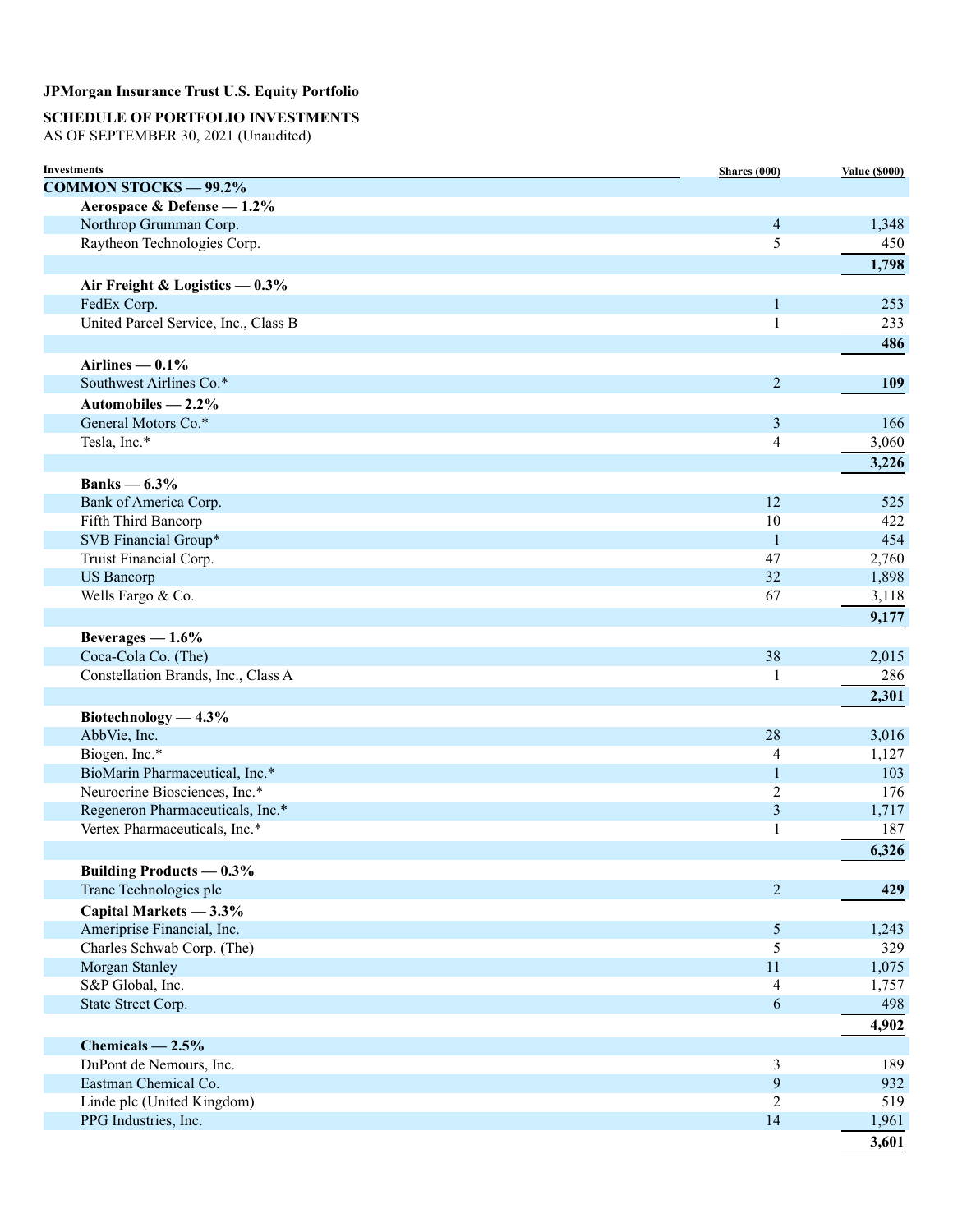| <b>Consumer Finance — 0.3%</b>                      |                          |       |
|-----------------------------------------------------|--------------------------|-------|
| Capital One Financial Corp.                         |                          |       |
|                                                     | 3                        | 462   |
| Diversified Financial Services — 0.1%               |                          |       |
| Voya Financial, Inc.                                | $\overline{c}$           | 115   |
| Electric Utilities - 3.2%                           |                          |       |
| Entergy Corp.                                       | 2                        | 175   |
| NextEra Energy, Inc.                                | 37                       | 2,879 |
| Xcel Energy, Inc.                                   | 27                       | 1,701 |
|                                                     |                          | 4,755 |
| Electrical Equipment $-2.2\%$                       |                          |       |
| AMETEK, Inc.                                        | $\mathbf{1}$             | 122   |
| Eaton Corp. plc                                     | 21                       | 3,104 |
|                                                     |                          | 3,226 |
| Entertainment $-0.3%$                               |                          |       |
| Endeavor Group Holdings, Inc., Class A*(a)          | $\mathfrak{S}$           | 138   |
| Netflix, Inc.*                                      | 1                        | 335   |
|                                                     |                          | 473   |
| Equity Real Estate Investment Trusts (REITs) - 2.8% |                          |       |
| Host Hotels & Resorts, Inc.*                        | 15                       | 238   |
| Prologis, Inc.                                      | 26                       | 3,249 |
| Sun Communities, Inc.                               | $\overline{2}$           | 345   |
| Ventas, Inc.                                        | $\overline{4}$           | 203   |
|                                                     |                          | 4,035 |
| Food Products — 0.2%                                |                          |       |
| Mondelez International, Inc., Class A               | $\overline{\mathcal{A}}$ | 243   |
| Health Care Equipment & Supplies - 2.6%             |                          |       |
| Becton Dickinson and Co.                            | $\mathbf{1}$             | 227   |
| Boston Scientific Corp.*                            | 41                       | 1,793 |
| Intuitive Surgical, Inc.*                           | $\mathbf{1}$             | 950   |
| Medtronic plc                                       | 4                        | 478   |
| Zimmer Biomet Holdings, Inc.                        | $\overline{2}$           | 298   |
|                                                     |                          | 3,746 |
| Health Care Providers & Services - 2.1%             |                          |       |
| Centene Corp.*                                      | 20                       | 1,275 |
| Cigna Corp.                                         | $\overline{\mathcal{A}}$ | 825   |
| UnitedHealth Group, Inc.                            | $\overline{c}$           | 934   |
|                                                     |                          | 3,034 |
| Hotels, Restaurants & Leisure - 3.8%                |                          |       |
| Booking Holdings, Inc.*                             | $-$ (b)                  | 282   |
| Hilton Worldwide Holdings, Inc.*                    | 1                        | 82    |
| Marriott International, Inc., Class A*              | 13                       | 1,899 |
| McDonald's Corp.                                    | 10                       | 2,420 |
| Royal Caribbean Cruises Ltd.*                       | $\mathbf{1}$             | 72    |
| Yum! Brands, Inc.                                   | 7                        | 860   |
|                                                     |                          | 5,615 |
| Household Durables — 0.2%                           |                          |       |
| KB Home                                             | $\mathfrak{Z}$           | 110   |
| Toll Brothers, Inc.                                 | $\overline{c}$           | 125   |
|                                                     |                          |       |
|                                                     |                          | 235   |
| Household Products $-0.5\%$                         |                          |       |
| Procter & Gamble Co. (The)                          | 5                        | 769   |
| Insurance $-1.0\%$                                  |                          |       |
| Chubb Ltd.                                          | $\mathfrak{Z}$           | 459   |
| Hartford Financial Services Group, Inc. (The)       | $\overline{c}$           | 156   |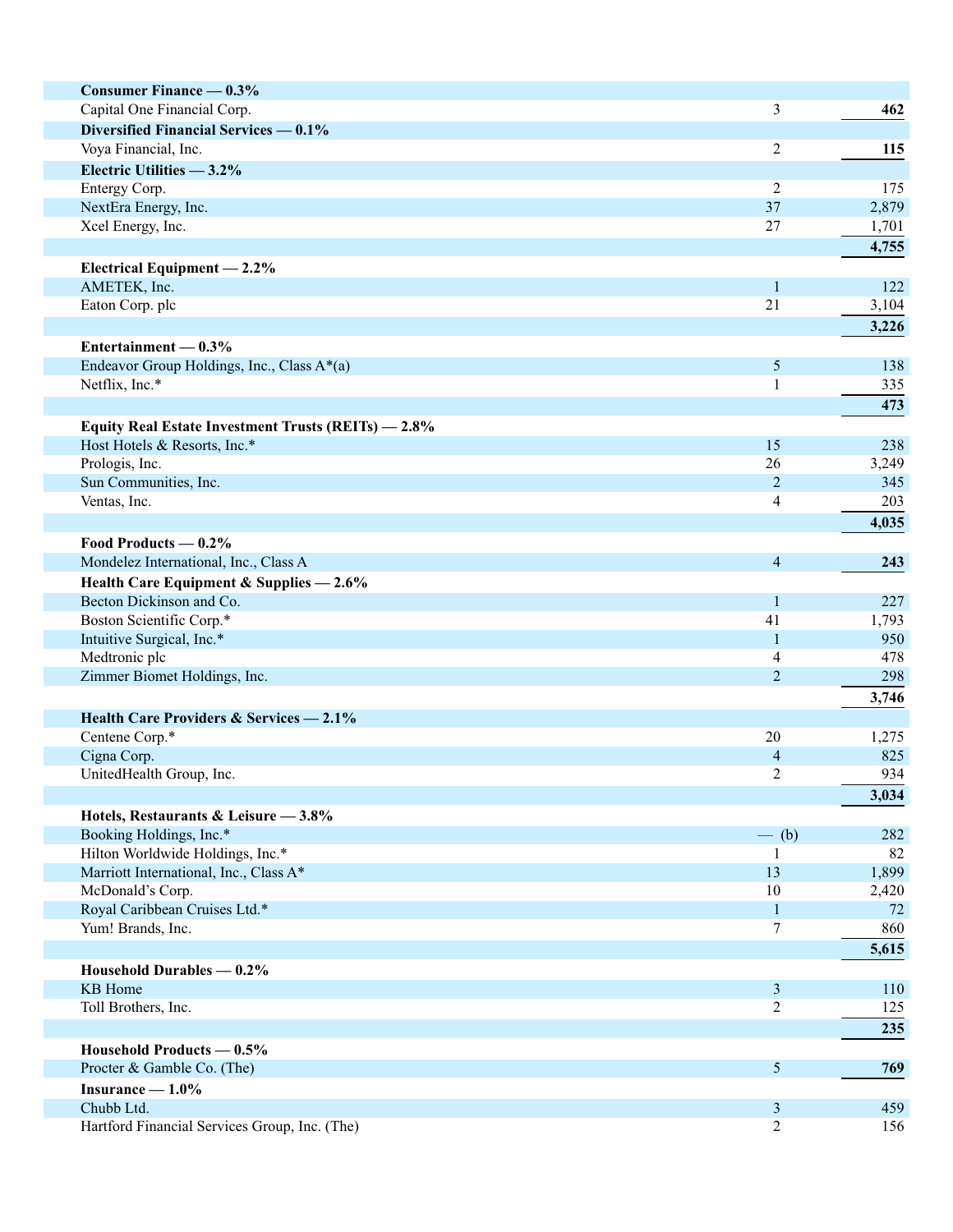# **SCHEDULE OF PORTFOLIO INVESTMENTS**

AS OF SEPTEMBER 30, 2021 (Unaudited) (continued)

| Investments                                          | <b>Shares</b> (000) | <b>Value (\$000)</b> |
|------------------------------------------------------|---------------------|----------------------|
| Progressive Corp. (The)                              | 10                  | 892                  |
|                                                      |                     | 1,507                |
| Interactive Media & Services - 8.2%                  |                     |                      |
| Alphabet, Inc., Class A*                             | 3                   | 6,962                |
| Alphabet, Inc., Class C*                             | 1                   | 2,604                |
| Facebook, Inc., Class A*                             | 7                   | 2,225                |
| ZoomInfo Technologies, Inc., Class A*                | $\overline{4}$      | 225                  |
|                                                      |                     | 12,016               |
| <b>Internet &amp; Direct Marketing Retail - 5.0%</b> |                     |                      |
| Amazon.com, Inc.*                                    | $\mathbf{2}$        | 7,355                |
| IT Services $-5.3\%$                                 |                     |                      |
| Affirm Holdings, Inc.*                               | 5                   | 538                  |
| FleetCor Technologies, Inc.*                         | 5                   | 1,336                |
| Mastercard, Inc., Class A                            | 15                  | 5,077                |
| Shopify, Inc., Class A (Canada)*                     | $\mathbf{1}$        | 865                  |
|                                                      |                     | 7,816                |
| Life Sciences Tools & Services — 0.6%                |                     |                      |
| Thermo Fisher Scientific, Inc.                       | 1                   | 820                  |
| Machinery $-2.6\%$                                   |                     |                      |
| Deere & Co.                                          | 6                   | 1,995                |
| Dover Corp.                                          | $\overline{2}$      | 315                  |
| Ingersoll Rand, Inc.*                                | 10                  | 528                  |
| Stanley Black & Decker, Inc.                         | 6                   | 1,013                |
|                                                      |                     | 3,851                |
| Media $-1.1\%$                                       |                     |                      |
| Charter Communications, Inc., Class A*               | $\overline{c}$      |                      |
| Comcast Corp., Class A                               | 9                   | 1,098<br>520         |
|                                                      |                     |                      |
|                                                      |                     | 1,618                |
| Multiline Retail — 0.2%                              |                     |                      |
| Dollar General Corp.                                 | 1                   | 240                  |
| Multi-Utilities — 0.1%                               |                     |                      |
| CenterPoint Energy, Inc.                             | 9                   | 212                  |
| Oil, Gas & Consumable Fuels - 1.2%                   |                     |                      |
| Chevron Corp.                                        | 3                   | 292                  |
| ConocoPhillips                                       | $\,$ 8 $\,$         | 516                  |
| Diamondback Energy, Inc.                             | 3                   | 282                  |
| Pioneer Natural Resources Co.                        | $\overline{3}$      | 534                  |
| TC Energy Corp. (Canada)                             | $\overline{4}$      | 192                  |
|                                                      |                     | 1,816                |
| <b>Personal Products — 0.2%</b>                      |                     |                      |
| Estee Lauder Cos., Inc. (The), Class A               | $\mathbf{1}$        | 250                  |
| Pharmaceuticals $-3.1\%$                             |                     |                      |
| Bristol-Myers Squibb Co.                             | 36                  | 2,151                |
| Eli Lilly & Co.                                      | 8                   | 1,817                |
| Johnson & Johnson                                    | $\overline{2}$      | 278                  |
| Merck & Co., Inc.                                    | $\overline{2}$      | 150                  |
| Organon & Co.                                        | $\overline{3}$      | 97                   |
|                                                      |                     | 4,493                |
| <b>Professional Services - 1.3%</b>                  |                     |                      |
| Booz Allen Hamilton Holding Corp.                    | 1                   | 80                   |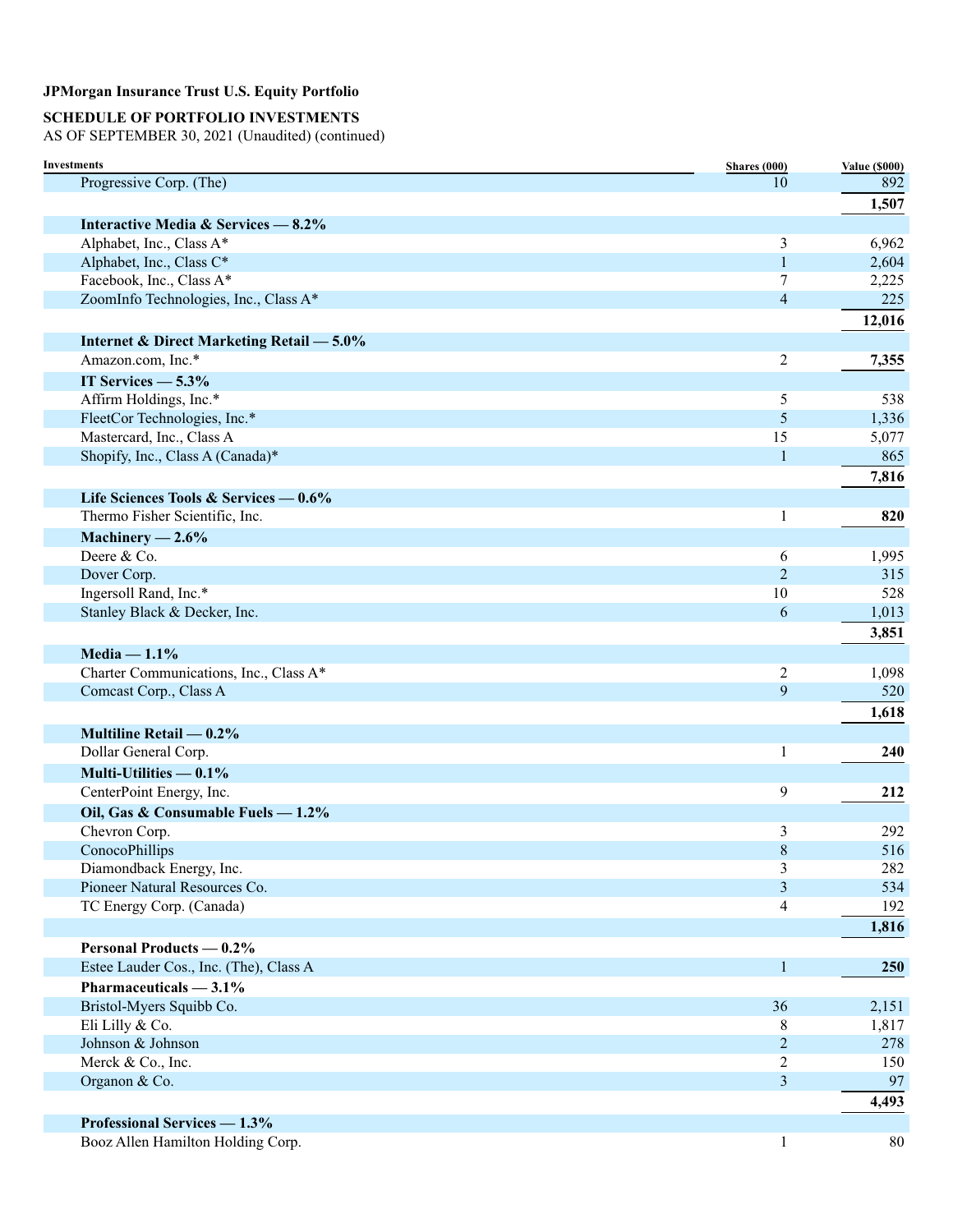| Leidos Holdings, Inc.                                                                | 18                       | 1,766   |
|--------------------------------------------------------------------------------------|--------------------------|---------|
|                                                                                      |                          | 1,846   |
| Road & Rail $-2.7%$                                                                  |                          |         |
| Lyft, Inc., Class A*                                                                 | $8\,$                    | 440     |
| Norfolk Southern Corp.                                                               | 14                       | 3,390   |
| Union Pacific Corp.                                                                  | $-$ (b)                  | 91      |
|                                                                                      |                          | 3,921   |
| Semiconductors & Semiconductor Equipment - 6.7%                                      |                          |         |
| Advanced Micro Devices, Inc.*                                                        | 15                       | 1,549   |
| Analog Devices, Inc.                                                                 | 22                       | 3,763   |
| ASML Holding NV (Registered), NYRS (Netherlands)                                     | 1                        | 1,051   |
| Lam Research Corp.                                                                   | 1                        | 428     |
| NVIDIA Corp.                                                                         | 3                        | 604     |
| NXP Semiconductors NV (China)                                                        | 12                       | 2,423   |
|                                                                                      |                          | 9,818   |
|                                                                                      |                          |         |
| Software $-9.2\%$                                                                    |                          |         |
| Ceridian HCM Holding, Inc.*                                                          | 10                       | 1,140   |
| Intuit, Inc.                                                                         |                          | 701     |
| Microsoft Corp.                                                                      | 39                       | 11,105  |
| Oracle Corp.                                                                         |                          | 93      |
| salesforce.com, Inc.*                                                                |                          | 192     |
| Workday, Inc., Class A*                                                              |                          | 287     |
|                                                                                      |                          | 13,518  |
| Specialty Retail - 3.6%                                                              |                          |         |
| Best Buy Co., Inc.                                                                   | $-$ (b)                  | 48      |
| Lowe's Cos., Inc.                                                                    | 12                       | 2,478   |
| O'Reilly Automotive, Inc.*                                                           | 3                        | 1,905   |
| Ross Stores, Inc.                                                                    | 5                        | 545     |
| TJX Cos., Inc. (The)                                                                 | $\overline{\mathcal{A}}$ | 249     |
|                                                                                      |                          | 5,225   |
| Technology Hardware, Storage & Peripherals - 5.9%                                    |                          |         |
| Apple, Inc.                                                                          | 58                       | 8,255   |
| Seagate Technology Holdings plc                                                      | $\mathfrak{S}$           | 419     |
|                                                                                      |                          | 8,674   |
| Textiles, Apparel & Luxury Goods - 0.4%                                              |                          |         |
| NIKE, Inc., Class B                                                                  | 4                        | 545     |
| Tobacco — $0.2\%$                                                                    |                          |         |
| Philip Morris International, Inc.                                                    | $\overline{c}$           | 223     |
| Wireless Telecommunication Services — 0.2%                                           |                          |         |
| T-Mobile US, Inc.*                                                                   | 3                        | 339     |
| <b>TOTAL COMMON STOCKS</b>                                                           |                          |         |
| (Cost \$83,029)                                                                      |                          | 145,166 |
|                                                                                      |                          |         |
| <b>SHORT-TERM INVESTMENTS - 0.3%</b>                                                 |                          |         |
| <b>INVESTMENT COMPANIES - 0.2%</b>                                                   |                          |         |
| JPMorgan U.S. Government Money Market Fund Class Institutional Shares, 0.01% (c) (d) |                          |         |
|                                                                                      |                          |         |

(Cost \$328) 328 328 328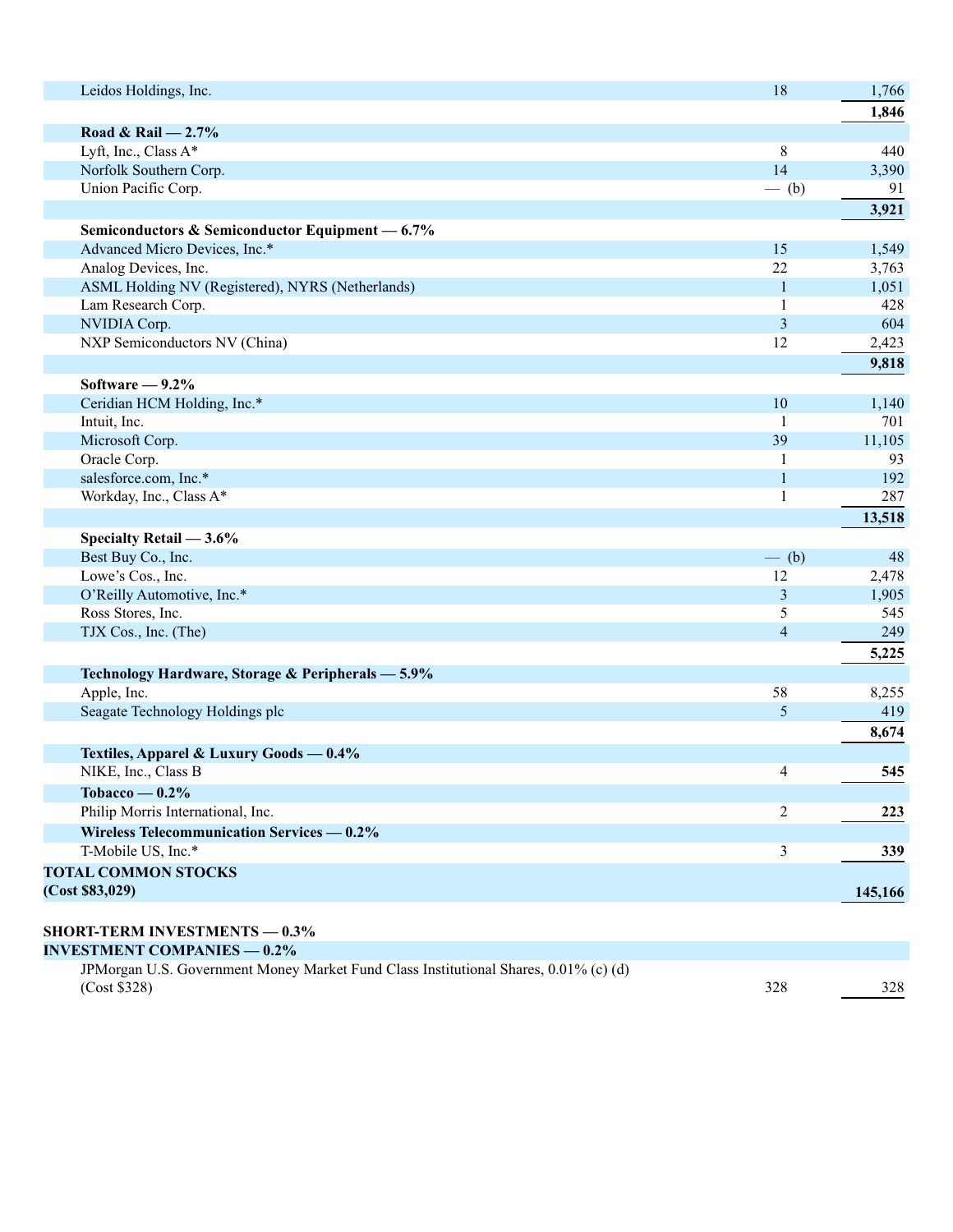# **SCHEDULE OF PORTFOLIO INVESTMENTS**

AS OF SEPTEMBER 30, 2021 (Unaudited) (continued)

| Investments                                                               | Shares (000) | <b>Value (\$000)</b> |
|---------------------------------------------------------------------------|--------------|----------------------|
| <b>INVESTMENT OF CASH COLLATERAL FROM SECURITIES LOANED — 0.1%</b>        |              |                      |
| JPMorgan U.S. Government Money Market Fund Class IM Shares, 0.03% (c) (d) |              |                      |
| (Cost \$114)                                                              | 114          | 114                  |
| <b>TOTAL SHORT-TERM INVESTMENTS</b>                                       |              |                      |
| (Cost \$442)                                                              |              | 442                  |
| Total Investments $-99.5\%$ (Cost \$83,471)                               |              | 145,608              |
| Other Assets Less Liabilities $-0.5\%$                                    |              | 776                  |
| Net Assets $-100.0\%$                                                     |              | 146,384              |

Percentages indicated are based on net assets.

#### **Abbreviations**

NYRS New York Registry Shares

- (a) The security or a portion of this security is on loan at September 30, 2021. The total value of securities on loan at September 30, 2021 is \$111.
- (b) Amount rounds to less than one thousand.
- (c) Investment in an affiliated fund, which is registered under the Investment Company Act of 1940, as amended, and is advised by J.P. Morgan Investment Management Inc.
- (d) The rate shown is the current yield as of September 30, 2021.<br>Non-income producing security
- Non-income producing security.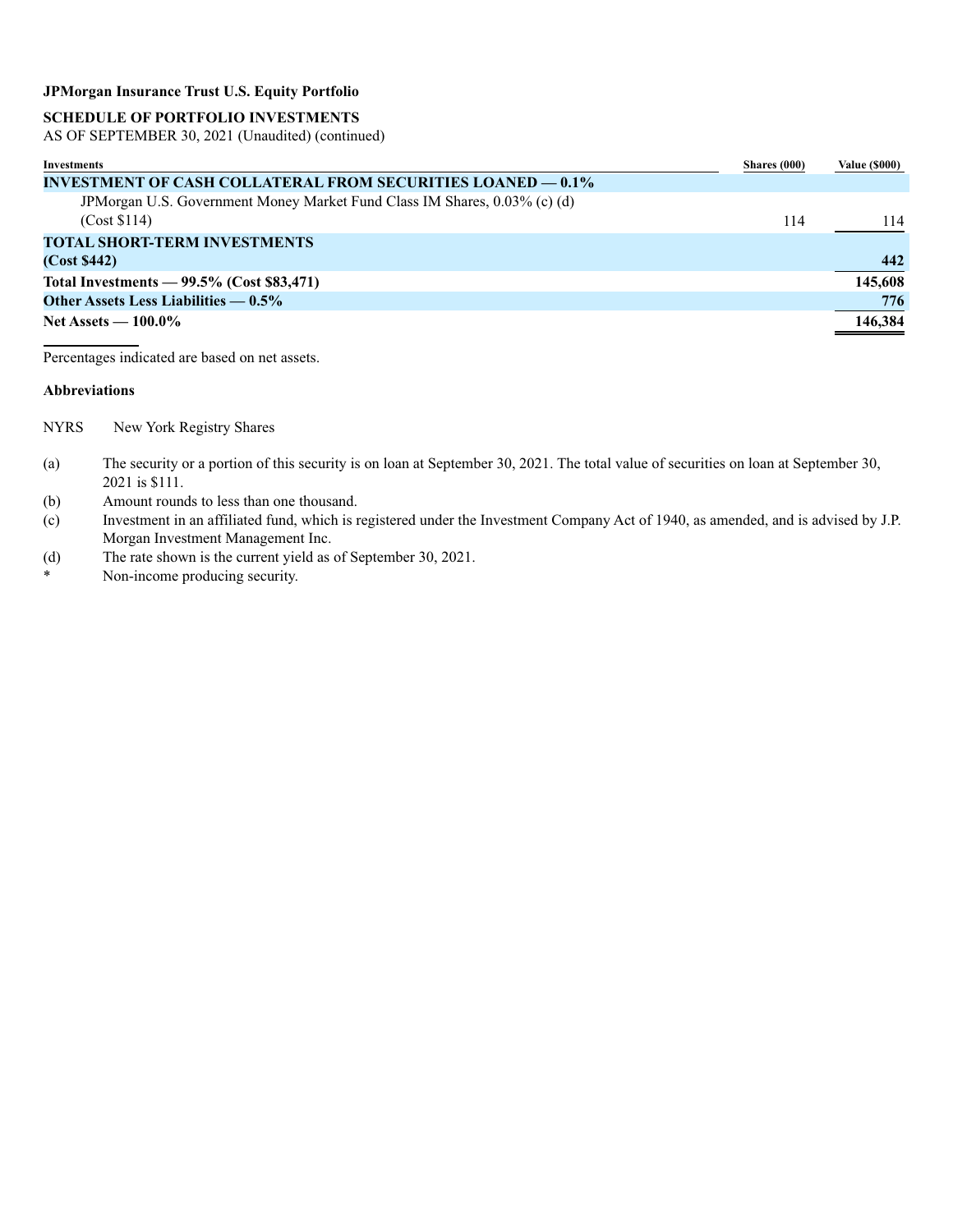# **SCHEDULE OF PORTFOLIO INVESTMENTS**

AS OF SEPTEMBER 30, 2021 (Unaudited) (continued)

# **Futures contracts outstanding as of September 30, 2021 (amounts in thousands, except number of contracts):**

| <b>Description</b><br><b>Long Contracts</b> | <b>Number of Contracts</b> | <b>Expiration</b><br>Date | Trading<br>Currencv | <b>Notional</b><br>Amount<br>$\left( \mathbb{S}\right)$ | Value and<br>Unrealized<br>Appreciation<br>(Depreciation) (\$) |
|---------------------------------------------|----------------------------|---------------------------|---------------------|---------------------------------------------------------|----------------------------------------------------------------|
| S&P 500 E-Mini Index                        |                            | 12/2021                   | JSD                 | 215                                                     | (6)                                                            |

#### **Abbreviations**

USD United States Dollar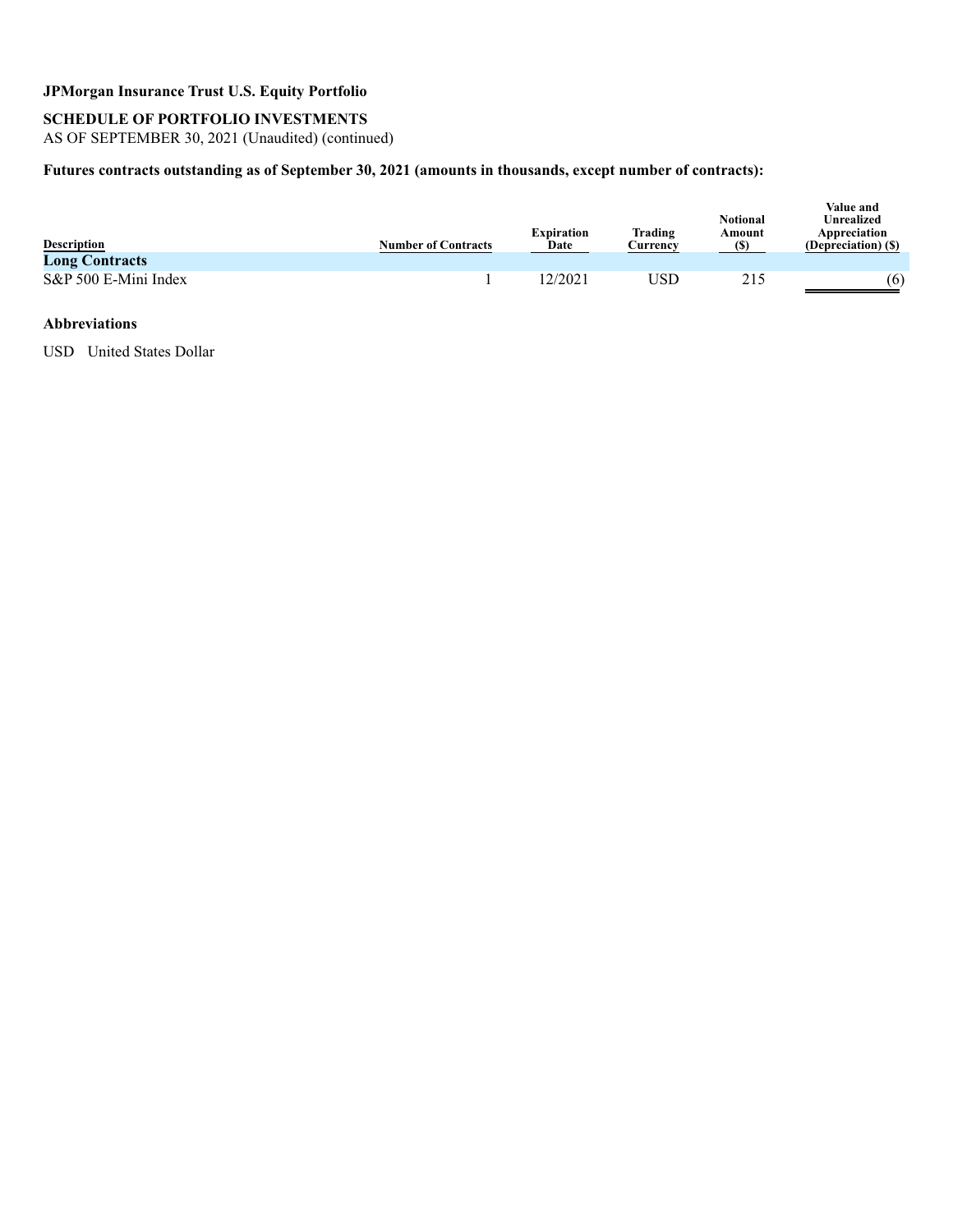# **SCHEDULE OF PORTFOLIO INVESTMENTS**

AS OF SEPTEMBER 30, 2021 (Unaudited) (continued) (Dollar values in thousands)

**A. Valuation of Investments** — Investments are valued in accordance with U.S. generally accepted accounting principles ("GAAP") and the Portfolio's valuation policies set forth by, and under the supervision and responsibility of, the Board of Trustees of the Trust (the "Board"), which established the following approach to valuation, as described more fully below: (i) investments for which market quotations are readily available shall be valued at their market value and (ii) all other investments for which market quotations are not readily available shall be valued at their fair value as determined in good faith by the Board.

J.P. Morgan Investment Management Inc. (the "Administrator") has established the J.P. Morgan Asset Management Americas Valuation Committee ("AVC") to assist the Board with the oversight and monitoring of the valuation of the Portfolio's investments. The Administrator implements the valuation policies of the Portfolio's investments, as directed by the Board. The AVC oversees and carries out the policies for the valuation of investments held in the Portfolio. This includes monitoring the appropriateness of fair values based on results of ongoing valuation oversight including, but not limited, to consideration of macro or security specific events, market events, and pricing vendor and broker due diligence. The Administrator is responsible for discussing and assessing the potential impacts to the fair values on an ongoing basis, and, at least on a quarterly basis, with the AVC and the Board.

Equities and other exchange-traded instruments are valued at the last sale price or official market closing price on the primary exchange on which the instrument is traded before the net asset values ("NAV") of the Portfolio are calculated on a valuation date.

Investments in open-end investment companies ("Underlying Funds") are valued at each Underlying Fund's NAV per share as of the report date.

Futures contracts are generally valued on the basis of available market quotations.

Valuations reflected in this report are as of the report date. As a result, changes in valuation due to market events and/or issuer-related events after the report date and prior to issuance of the report are not reflected herein.

The various inputs that are used in determining the valuation of the Portfolio's investments are summarized into the three broad levels listed below.

- Level 1 Unadjusted inputs using quoted prices in active markets for identical investments.
- Level 2 Other significant observable inputs including, but not limited to, quoted prices for similar investments, inputs other than quoted prices that are observable for investments (such as interest rates, prepayment speeds, credit risk, etc.) or other market corroborated inputs.
- Level 3 Significant inputs based on the best information available in the circumstances, to the extent observable inputs are not available (including the Portfolio's assumptions in determining the fair value of investments).

A financial instrument's level within the fair value hierarchy is based on the lowest level of any input, both individually and in the aggregate, that is significant to the fair value measurement. The inputs or methodology used for valuing instruments are not necessarily an indication of the risk associated with investing in those instruments.

The following table represents each valuation input as presented on the Schedule of Portfolio Investments ("SOI"):

|                                                    | Level 1<br>Quoted prices | <b>Level 2</b><br>Other significant observable<br>inputs | <b>Level 3</b><br>Significant unobservable<br>inputs | Total |  |           |
|----------------------------------------------------|--------------------------|----------------------------------------------------------|------------------------------------------------------|-------|--|-----------|
| <b>Total Investments in Securities(a)</b>          | \$145,608                |                                                          |                                                      |       |  | \$145,608 |
| <b>Depreciation in Other Financial Instruments</b> |                          |                                                          |                                                      |       |  |           |
| Futures Contracts(a)                               | 66                       |                                                          |                                                      |       |  | (6)       |

(a) Please refer to the SOI for specifics of portfolio holdings.

**B. Investment Transactions with Affiliates** — The Portfolio invested in Underlying Funds, which are advised by the Adviser. An issuer which is under common control with the Portfolio may be considered an affiliate. The Portfolio assumes the issuers listed in the table below to be affiliated issuers. Underlying Funds' distributions may be reinvested into such Underlying Funds. Reinvestment amounts are included in the purchases at cost amounts in the table below.